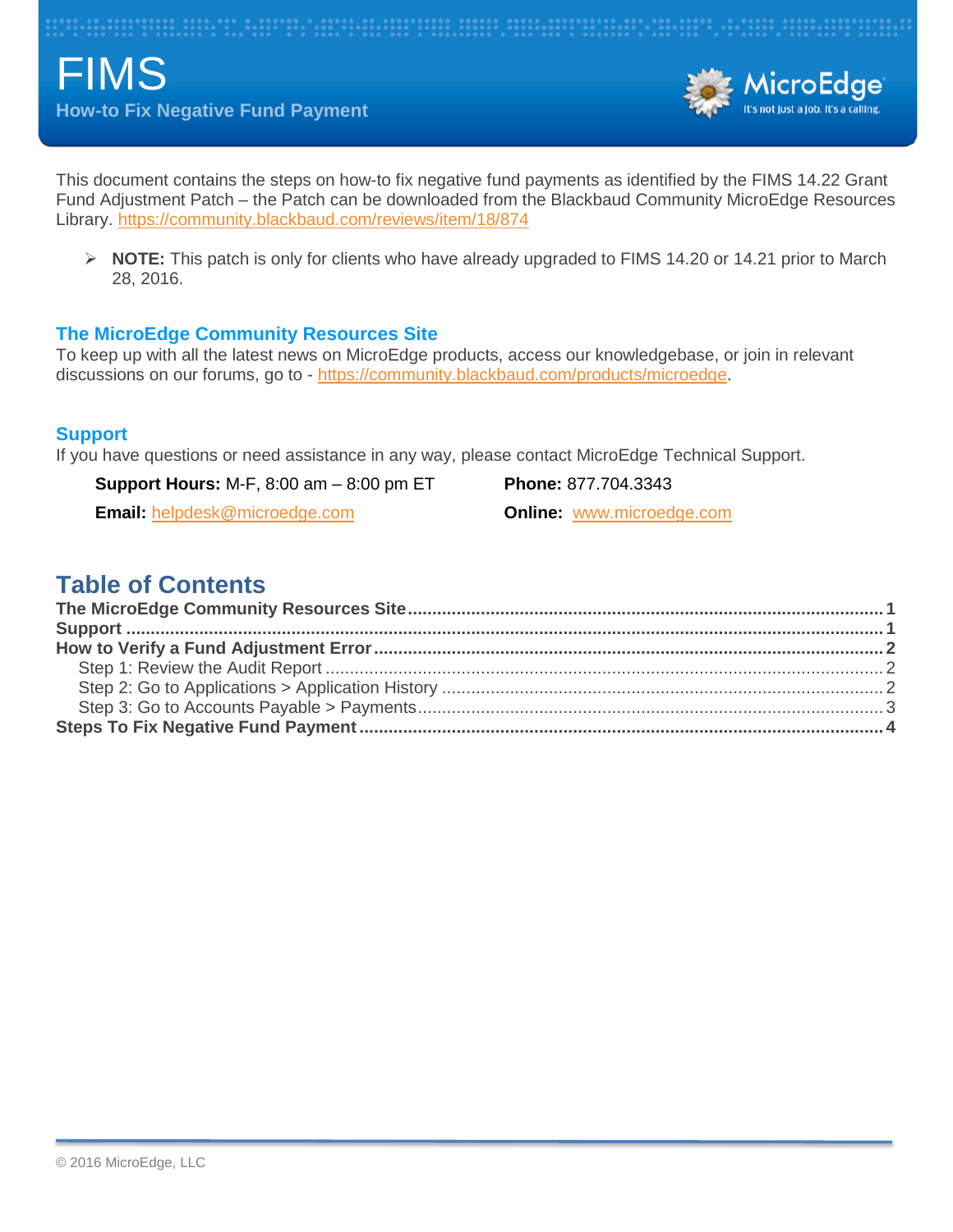# <span id="page-1-0"></span>How to Verify a Fund Adjustment Error

# <span id="page-1-1"></span>**Step 1: Review the Audit Report**

| 03/31/2016<br>1<br>Page<br>$4:05$ PM |                                         |     | Negative Grant Fund Checks Audit |                            |
|--------------------------------------|-----------------------------------------|-----|----------------------------------|----------------------------|
| Cheque                               | Num. CheckDate<br>20140363 03/31/2016 1 | Seq | Apply To Fund ID<br>20140363 A&B | Fund CheckAmt<br>$-100.00$ |

# <span id="page-1-2"></span>**Step 2: Go to Applications > Application History**

Find the application and look at payment plan tab.

Verify the change is due to a fund adjustment (Adjustment column will show Original Fund and New Fund).

| FIMS - Grantee & Grant Management - 1. found-14.2-nowork                                               |                                    |                       |                                                 | o o<br>$\mathbf{x}$ |  |
|--------------------------------------------------------------------------------------------------------|------------------------------------|-----------------------|-------------------------------------------------|---------------------|--|
| File Edit View Record Reports Inquiries File Maintenance Tools Custom<br>Help                          |                                    |                       |                                                 |                     |  |
| B X O<br>$K < \rightarrow$<br>$M$ $\infty$<br>ы<br>囹<br>n                                              |                                    | 频源<br>◶               | 38<br><b>g</b><br>$8 \equiv$<br>$\frac{ABG}{2}$ |                     |  |
| 20140363 Concord Chorale<br><b>Application</b>                                                         |                                    |                       |                                                 |                     |  |
| Applications<br><b>E</b> Grantees                                                                      | <b>B</b> Application History       |                       | <b>ED</b> Conditions                            |                     |  |
| Application   Contact   Prerequisites   Payment Plan   Notes   Conditions   A/P Activity   Adjustments |                                    |                       |                                                 |                     |  |
|                                                                                                        | Anonymous                          |                       |                                                 |                     |  |
| Line Orig. Schedule<br>Amount Fund ID Fund Name                                                        | Fund                               | A/P Adj Num. Adj User | Adjustment                                      | Adj. Date           |  |
| 1 03/31/2016<br>$100.00$ abc<br>ABC fund                                                               | $\boxed{\blacktriangledown}$<br>01 | 00                    |                                                 |                     |  |
| 2 03/31/2016<br>ABC fund<br>$-100.00$ abc                                                              | 01                                 | $01$ <sub>npo</sub>   | Original Fund                                   | 03/31/2016          |  |
| 3 03/31/2016<br>100.00 A&B<br>Adam & Brown                                                             | 01                                 | $01$ <sub>npo</sub>   | New Fund                                        | 03/31/2016          |  |
|                                                                                                        |                                    |                       |                                                 |                     |  |
|                                                                                                        |                                    |                       |                                                 |                     |  |
|                                                                                                        |                                    |                       |                                                 |                     |  |
|                                                                                                        |                                    |                       |                                                 |                     |  |
|                                                                                                        |                                    |                       |                                                 |                     |  |
|                                                                                                        |                                    |                       |                                                 |                     |  |
| $\leftarrow$                                                                                           |                                    |                       |                                                 |                     |  |
| Reason For Adjustments<br>100.00<br>Original Amount:                                                   |                                    |                       |                                                 |                     |  |
| 100.00<br>Current Amount:                                                                              |                                    |                       |                                                 | $\blacktriangle$    |  |
|                                                                                                        |                                    |                       |                                                 |                     |  |
|                                                                                                        |                                    |                       |                                                 | $\overline{\nabla}$ |  |
|                                                                                                        |                                    |                       |                                                 |                     |  |
| Enter yes if this fund is anonymous for grantmaking.                                                   |                                    |                       |                                                 |                     |  |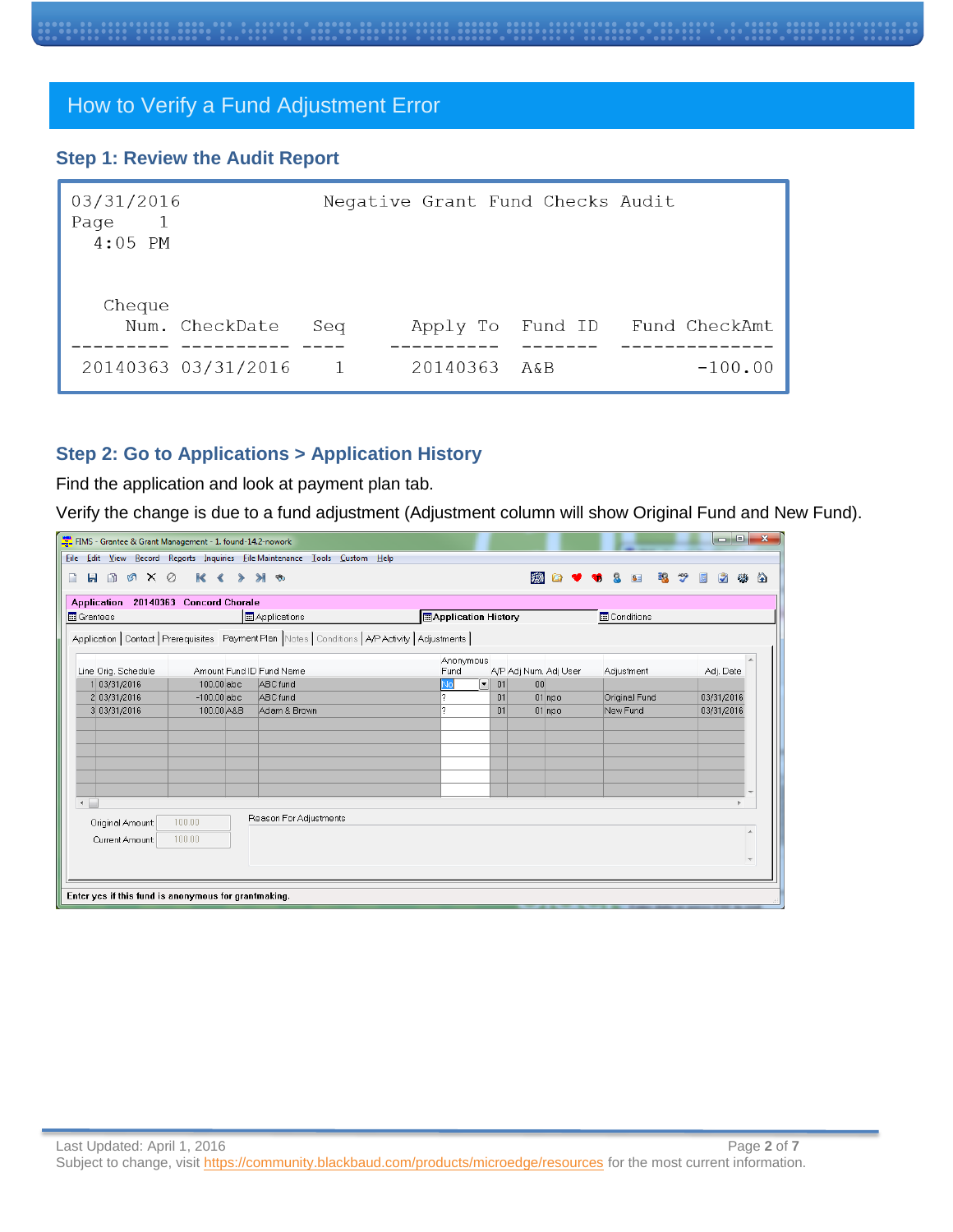# <span id="page-2-0"></span>**Step 3: Go to Accounts Payable > Payments**

Find the check and look at the line items.

You should see that the original fund payment was reversed and that the new fund payment is *negative* instead of positive.

**NOTE:** There may be multiple Apply-To amounts and funds if a payment combined vouchers. Keep scrolling until you find the lines pertaining to this fund.

This is the scenario that needs to be fixed.

| FIMS - Accounts Payable - 1. found-14.2-nowork                                  |                                   |                  |                 |               |                       | ▣    | $\mathbf{x}$ |
|---------------------------------------------------------------------------------|-----------------------------------|------------------|-----------------|---------------|-----------------------|------|--------------|
| Edit View Record Reports Inquiries File Maintenance Tools Custom<br><b>File</b> |                                   | Help             |                 |               |                       |      |              |
| ⊠ X<br>Ø<br>囹<br>ы<br>۵Ĭ                                                        | $\kappa$ $\kappa$<br>$\theta$ K < |                  | я<br>×<br>$3 =$ | EQ.           | $\tilde{\mathcal{S}}$ |      |              |
| 20140363 Concord Chorale<br>Payment                                             |                                   |                  |                 |               |                       |      |              |
| <b>国Vendor</b><br><b>III</b> Item Entry                                         | Open Items                        | <b>E</b> History | <b>Payments</b> |               | Reconciliation        |      |              |
| Payment                                                                         |                                   |                  |                 |               |                       |      |              |
| Payment Number: 20140363                                                        | 100.00<br>Amount: -               |                  | Sequence: 1     |               |                       |      |              |
| Addl. Payment #: 20140363                                                       |                                   |                  |                 |               |                       |      |              |
| Payment Date: 03/31/2016                                                        |                                   |                  |                 |               |                       |      |              |
| Account: 11000                                                                  |                                   |                  |                 |               |                       |      |              |
| Vendor: 1206                                                                    |                                   |                  |                 |               |                       |      |              |
| Payee: 1206                                                                     | Concord Chorale                   |                  |                 |               |                       |      |              |
| ChequeAmt Fund ID Fund<br>Apply To                                              |                                   | T Cash Account   |                 | Grant<br>Flaq | Debit Account         |      | A            |
| 2014036301<br>$100.00$ abc                                                      | ABC fund                          | PC00PUabc        | 11000           | lves.         | C00PUabc              | 210( |              |
| $-100.00$ abc<br>2014036301                                                     | ABC fund                          | $P$ C00PUabc     | 11000           | lves.         | C00PUabc              | 2100 |              |
| 2014036301<br>$-100.00$ A&B                                                     | Adam & Brown                      | $P$ A00UFA&B     | 11000           | lves.         | A00UFA&B              | 210  |              |
|                                                                                 |                                   |                  |                 |               |                       |      |              |
| $\leftarrow$                                                                    |                                   |                  |                 |               |                       |      |              |
|                                                                                 |                                   |                  |                 |               | Void Payment          |      |              |
| Enter data or press ESC to end.                                                 |                                   |                  |                 |               |                       |      |              |

If any other scenario is displayed it should be noted for further investigation.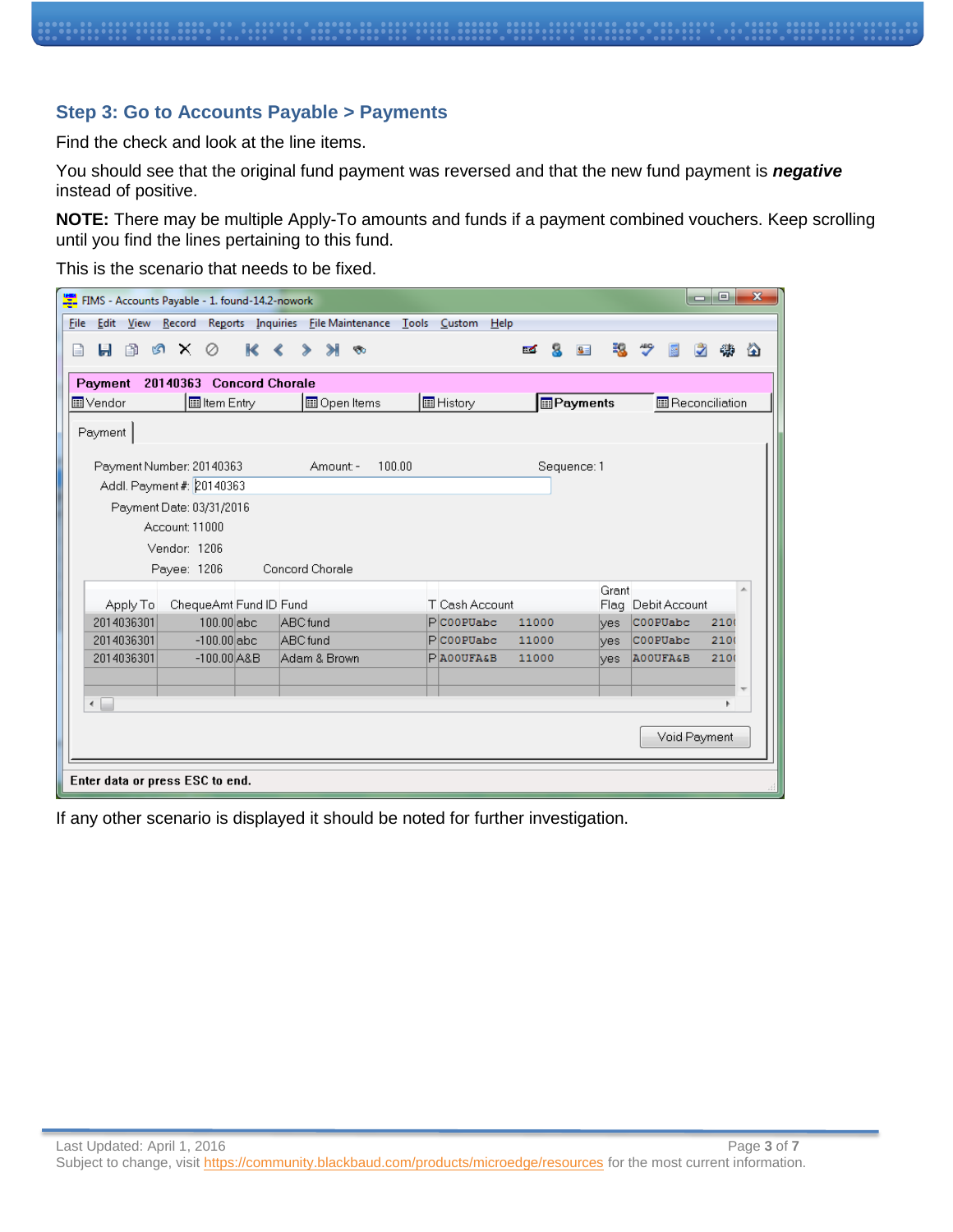# <span id="page-3-0"></span>Steps To Fix Negative Fund Payment

1. From Tools > System Utilities > Run Procedure run the fix program.

| <b>Run Procedure</b>                                                                                                                                                               |              |
|------------------------------------------------------------------------------------------------------------------------------------------------------------------------------------|--------------|
| Procedure Name<br>gui\tools\audit-find-negative-checks.p<br><b>Browse</b><br>$\overline{\phantom{a}}$<br>$\Box$ Run Persistent<br><b>Disable GUI for Character-Based Procedure</b> | ОК<br>Cancel |
|                                                                                                                                                                                    |              |

### A warning is displayed:

| Fix Negative Fund Payments (Press HELP to view stack trace)                                                                                                                                                                                                                                                                                   |
|-----------------------------------------------------------------------------------------------------------------------------------------------------------------------------------------------------------------------------------------------------------------------------------------------------------------------------------------------|
| This program was created in order to assist clients fix issues discovered<br>when running the audit program to check for negative fund payment<br>amounts, possibly due to grant fund adjustments issues.<br>This program was designed to allow the correction of payment data.<br>If unsure of how to use this, please contact FIMS Support. |
| ОК<br>Help<br>Cancel                                                                                                                                                                                                                                                                                                                          |

2. Click **OK** to continue.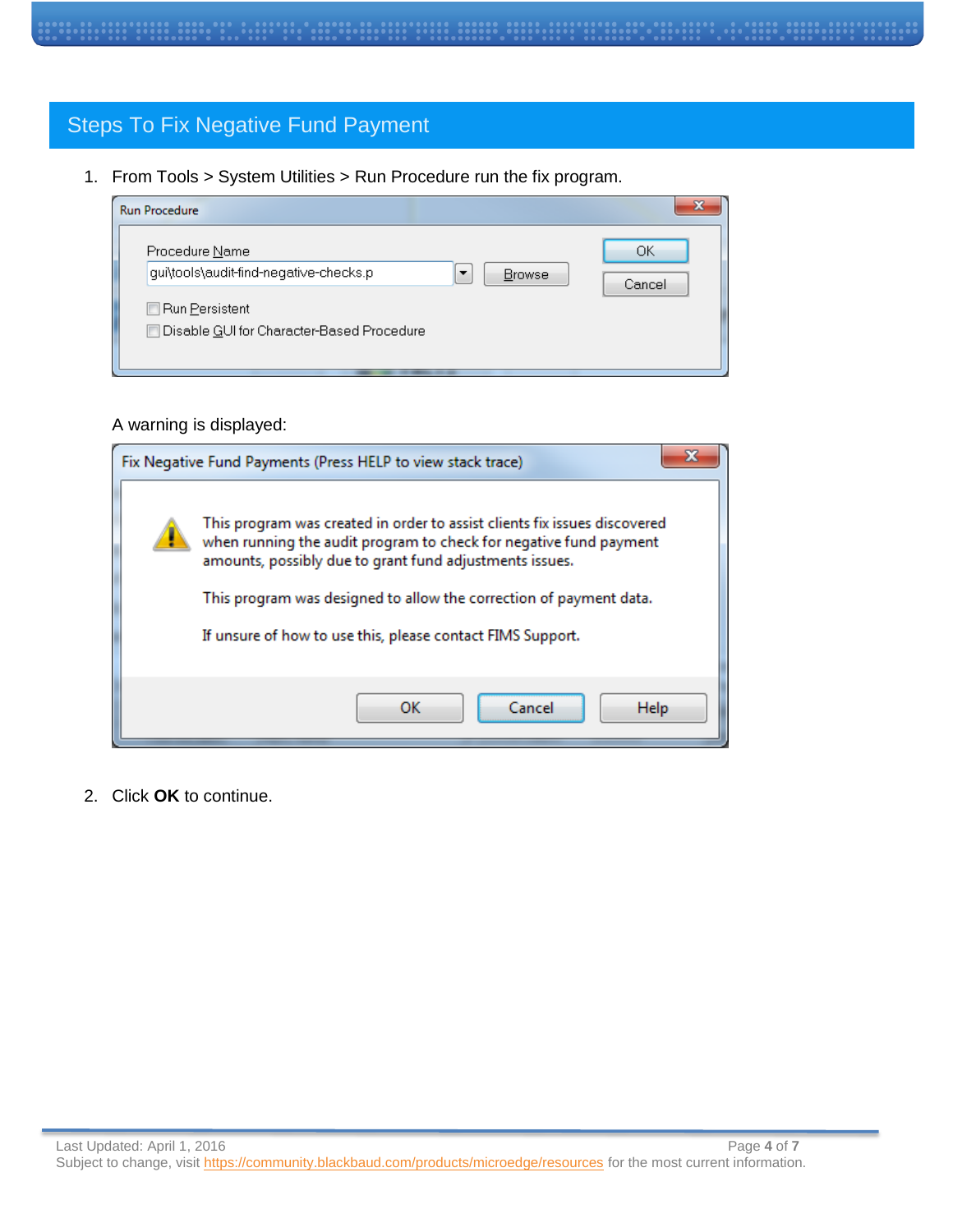### The following screen is displayed.

| Fix Negative Fund Check Issues                                              | $\mathbf{x}$                                        |
|-----------------------------------------------------------------------------|-----------------------------------------------------|
| Check Num.:<br>Seq:<br>Apply to: 0<br>Fund ID:<br>Fund Payment Amount: 0.00 | CheckDate:<br>Fund CheckAmt:<br>New Fund Check Amt: |
| Find Fund Payment                                                           | Reverse Fund Payment<br>Exit                        |

- 3. Enter in the values for the fields in the left column using the audit report.
- 4. When done, select **Find Fund Payment**.

If a positive amount was entered, the following is displayed.

| Warning (Press HELP to view stack trace)                              |      |
|-----------------------------------------------------------------------|------|
| This tool is only for selecting fund payments with a negative amount. |      |
| OK                                                                    | Help |

If any incorrect information was entered, the following displayed.

| Error (Press HELP to view stack trace) |                                                      |
|----------------------------------------|------------------------------------------------------|
|                                        | Cannot find a payment matching the criteria entered. |
|                                        | Help<br>ок                                           |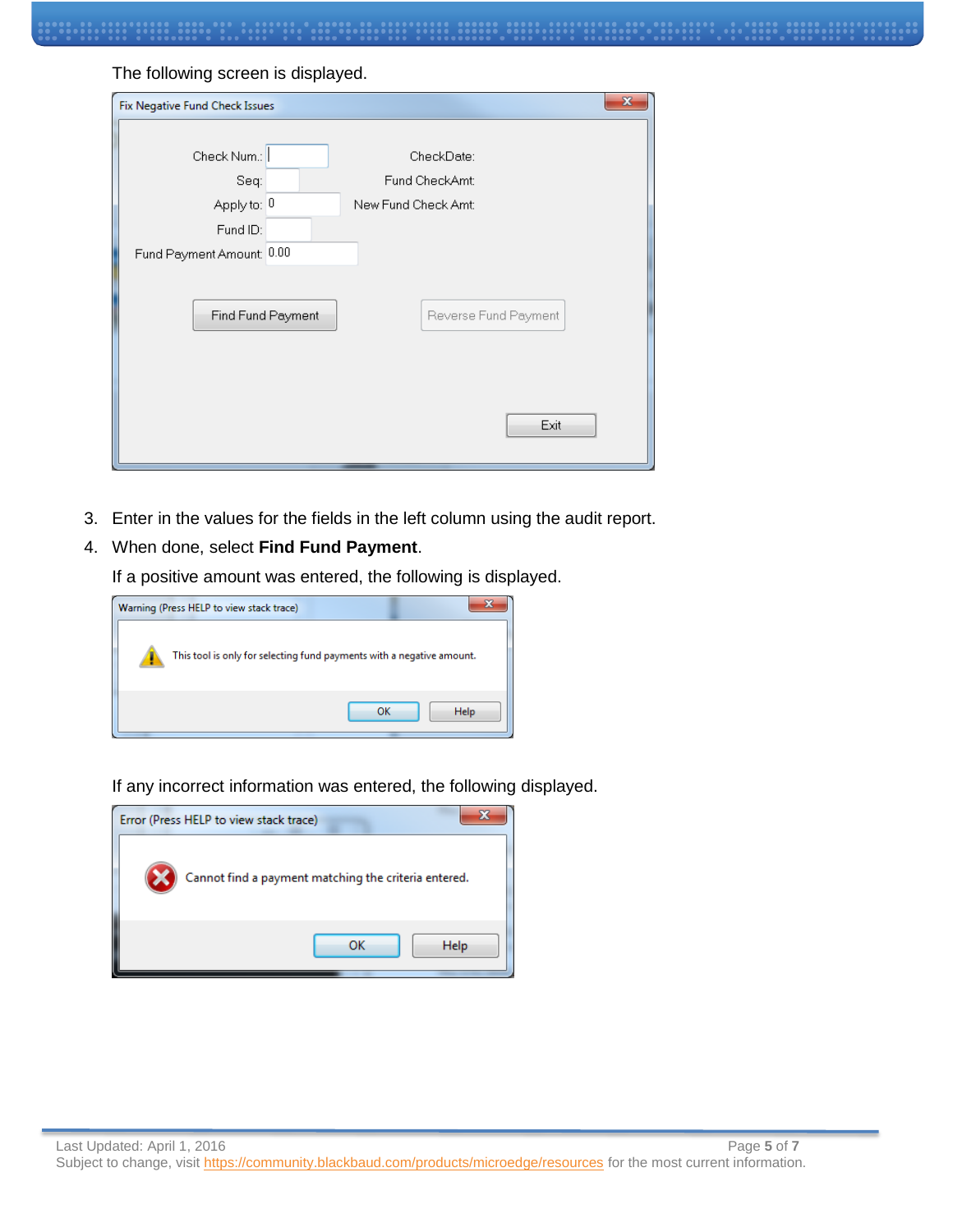| Fix Negative Fund Check Issues |                        |
|--------------------------------|------------------------|
| Check Num.: 20140363           | CheckDate: 03/31/2016  |
| Seq: 1                         | Fund CheckAmt: -100.00 |
| Apply to: 20140363             | New Fund Check Amt: ?  |
| Fund ID: A&B                   |                        |
| Fund Payment Amount: -100.00   |                        |
| Next Fund Payment              | Reverse Fund Payment   |
|                                |                        |
|                                |                        |
|                                |                        |
|                                | Exit                   |

The fields for entry on the left become read only.

The **Find Fund Payment** button changes to **Next Fund Payment**.

The CheckDate and Fund CheckAmt are displayed in the right column and the **Reverse Fund Payment** button is enabled.

5. Click **Reverse Fund Payment**.